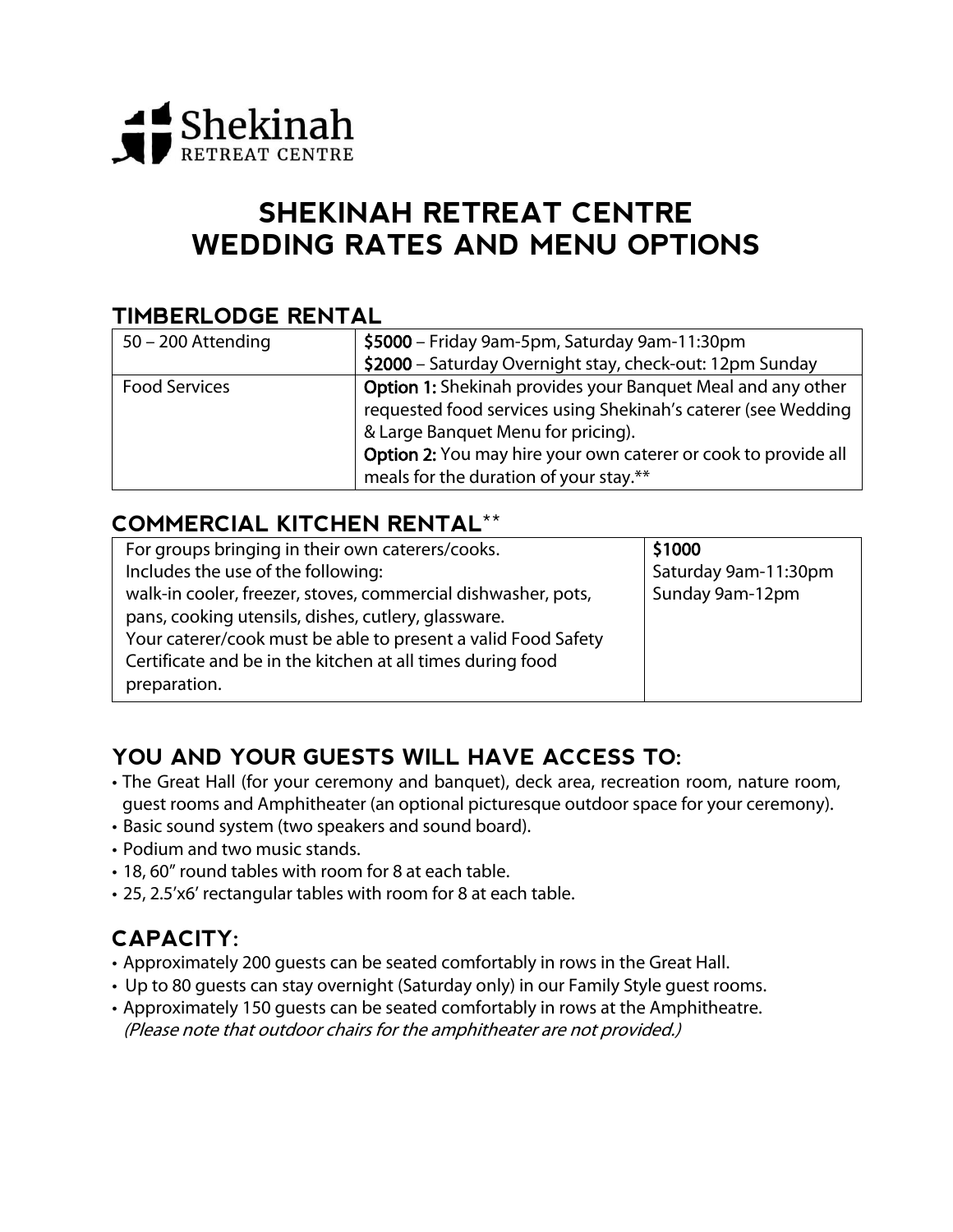# **FOOD AND BEVERAGES:**

\*\* You may request to use Shekinah's caterer or hire your own caterer or cook to provide meals for the duration of your stay. If you employ your own caterer or cook, one person must hold a valid Food Safety Certificate and be in the kitchen at all times during food preparation. \*\*

For banquet costs and options prepared by Shekinah Retreat Centre, please see the separate Banquet Menu.

Alcohol is permitted in the Timber Lodge with the appropriate special occasion permit available from the Saskatchewan Liquor and Gaming Authority (SLGA). This permit must be sent in to the Shekinah office one week prior to the event date. Shekinah does not provide alcohol or bartenders/serving staff.

### **SET-UP/TAKE-DOWN**

If you're on a budget, you have the option to "Do-It-Yourself". No additional fees will be charged if you and your guests perform the following tasks:

- Set up chairs for the Ceremony
- Set up tables and chairs for the Banquet
- Put away tables and chairs for your Dance
- Put away tables and chairs after your event
- Remove recyclables (including all liquor bottles/cans, cardboard, etc.)

If you'd like to relax and enjoy your weekend celebration, Shekinah staff will provide the above listed services for an additional fee of \$1000.

### **DAMAGE DEPOSITS**

Outside Caterers or Cooks Using Shekinah's Commercial Kitchen - \$1000 Alcohol - \$1000

If no damage is incurred, the full amount of your damage deposit will be returned to you within 7 business days. If damage occurs (accidents happen), the damage incurred will be assessed and a partial refund will only be given if the cost of materials and wages needed to make repairs is less than the damage deposit. You or a representative for your event will be required to do a walk through with a Shekinah staff member one hour before your check-out time.

### **PAYMENT SCHEDULE**

We require a \$1000 non-refundable deposit to hold your date. The remaining rental fees, including overnight fees and Set-up/Take-Down fees, must be made six months before your event. Final numbers for your event must be communicated to the office no later than two full weeks prior to the booking. If Food Services will be provided by Shekinah, full payment is required two weeks in advance of your event, as well as fees for Set-up/Take Down. Refundable damage deposits (kitchen and alcohol use) are due two weeks prior to the event. For a booking to be confirmed, groups must complete the online Facility Rental Application (FRA) and submit a deposit. Please confirm availability with the Shekinah Office before filling out the FRA: 306- 945-4929, [office@shekinah.ca](mailto:office@shekinah.ca)

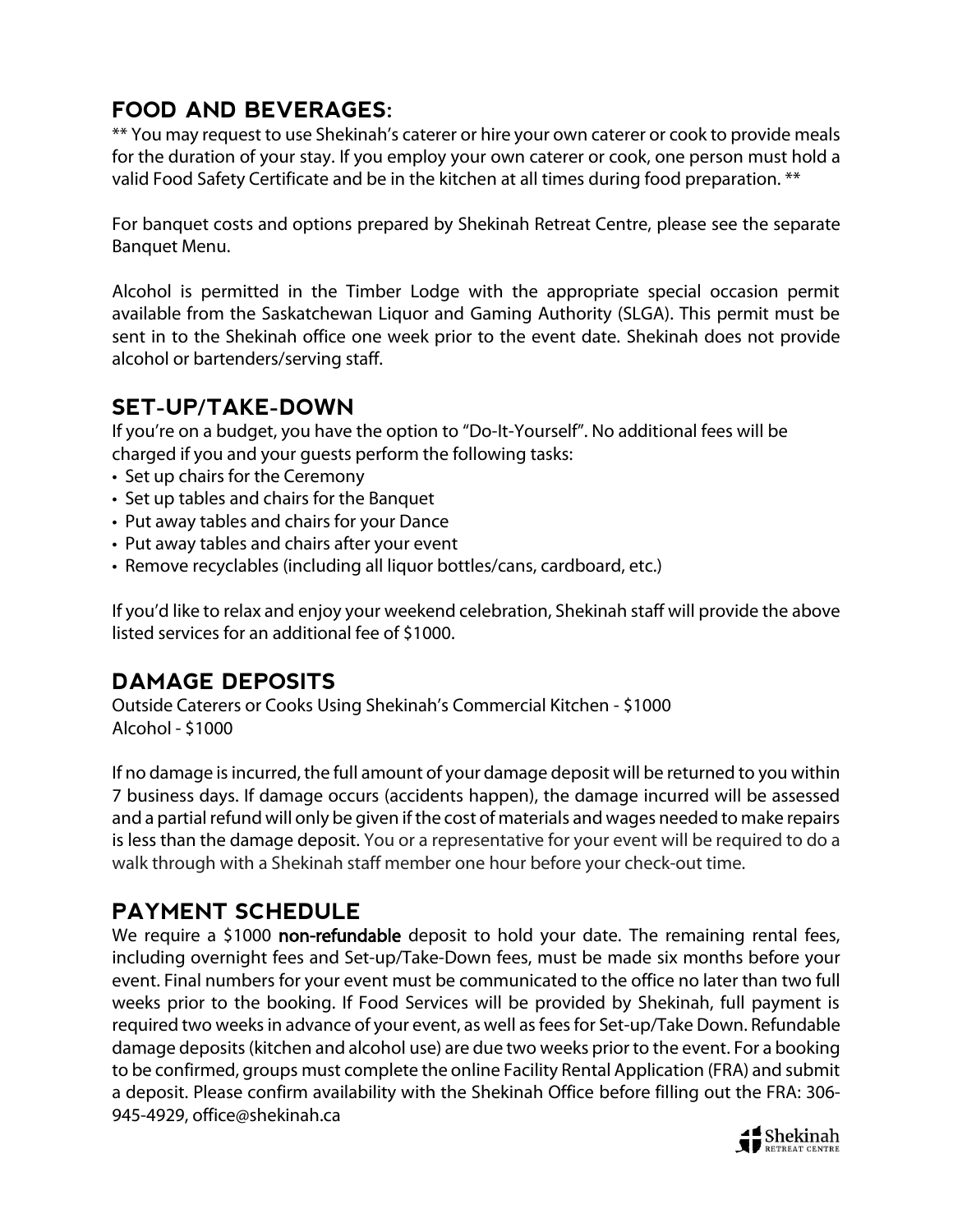# **CANCELLATION POLICY**

The deposit is non-refundable and non-transferrable if cancelled less than four months prior to the arrival date. If the booking is cancelled more than four months prior to the arrival date, the deposit can be transferred to another date up to one year later, one time only.

## **TIMBER LODGE AND GROUNDS**

- The Timber Lodge is wheelchair accessible. A lift is available for guests with mobility issues.
- There is a strict "No Smoking" policy in the Timber Lodge. However, there is a designated smoking area just outside the building. Tobacco only.
- Shekinah Retreat Centre has a strict "No Pets Allowed" policy. This includes bringing pets into the Timber Lodge and onto the grounds. We do however allow service dogs to accompany a guest to an event – please communicate this with the Shekinah office before your event.







Additional charges apply to Statutory Holidays.

GST & PST will be applied to pricing.

Shekinah reserves the right to change prices without notice.